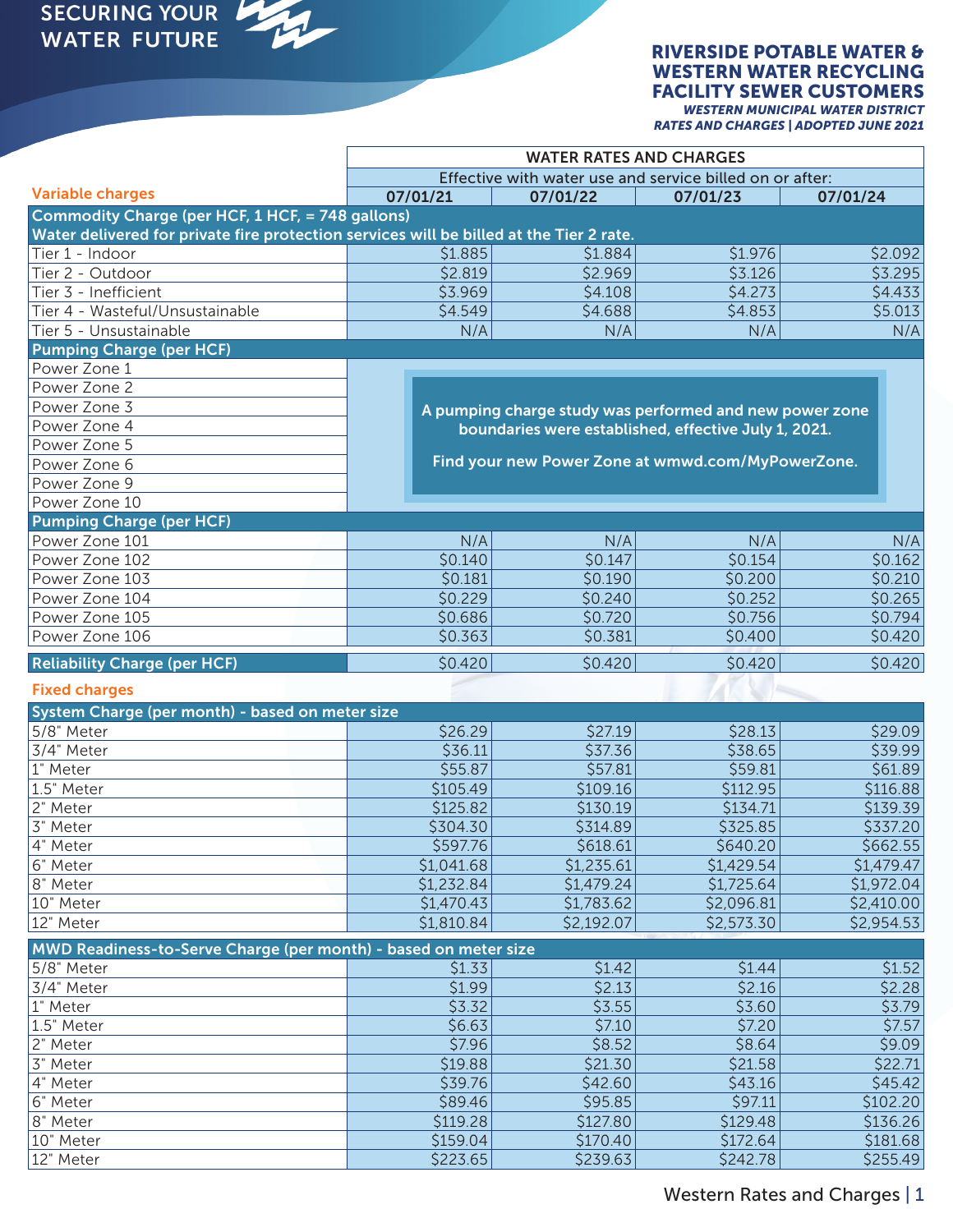## SEWER RATES & CHARGES

#### Residential customers

The rates for residential customers are based on an equivalent dwelling unit (EDU). One EDU is the quantity of wastewater an average single-family residential customer contributes to the sewer system. Each residential home is assigned one EDU.

#### Commercial customers

Commercial customers are assigned EDUs based on their expected peak wastewater flows relative to an average single-family residential customer. Schools are assigned EDUs based on the number of students and a set number of gallons of wastewater discharged per student per day. Commercial, industrial and institutional EDU amounts can be found on the customer's billing statement.

|                                                                       | <b>SEWER RATES AND CHARGES</b><br>Effective with sewer service billed on or after: |          |          |          |  |  |  |  |
|-----------------------------------------------------------------------|------------------------------------------------------------------------------------|----------|----------|----------|--|--|--|--|
|                                                                       |                                                                                    |          |          |          |  |  |  |  |
|                                                                       | 07/01/21                                                                           | 07/01/22 | 07/01/23 | 07/01/24 |  |  |  |  |
| Western Water Recycling Facility Sewer Rate (Rate per EDU, per month) |                                                                                    |          |          |          |  |  |  |  |
| Residential/Commercial                                                | \$73.17                                                                            | \$75.36  | \$77.63  | \$79.96  |  |  |  |  |

## COMMERCIAL CUSTOMERS ONLY – PRIVATE FIRE SERVICE RATES

Commercial buildings have at least one dedicated water pipeline for fire suppression use. This dedicated pipeline, called a "private fire service," is used to accommodate the rapid delivery of large volumes of water in the event of a fire. Western is proposing a change to the methodology for calculating the System Charge for private fire service to comply with industry standards established by the American Water Works Association.

# Monthly System Charge

|                           | <b>RATES</b>                                             |          |          |          |  |  |
|---------------------------|----------------------------------------------------------|----------|----------|----------|--|--|
| <b>Pipe Diameter Size</b> | Effective with water use and service billed on or after: |          |          |          |  |  |
|                           | 07/01/21                                                 | 07/01/22 | 07/01/23 | 07/01/24 |  |  |
| 3-inch                    | \$10.63                                                  | \$10.98  | \$11.36  | \$11.72  |  |  |
| 4-inch                    | \$14.93                                                  | \$15.41  | \$15.96  | \$16.46  |  |  |
| 6-inch                    | \$30.33                                                  | \$31.33  | \$32.46  | \$33.47  |  |  |
| 8-inch                    | \$56.89                                                  | \$58.77  | \$60.91  | \$62.80  |  |  |
| $10$ -inch                | \$96.85                                                  | \$100.05 | \$103.71 | \$106.92 |  |  |
| 12-inch                   | \$152.23                                                 | \$157.27 | \$163.02 | \$168.08 |  |  |